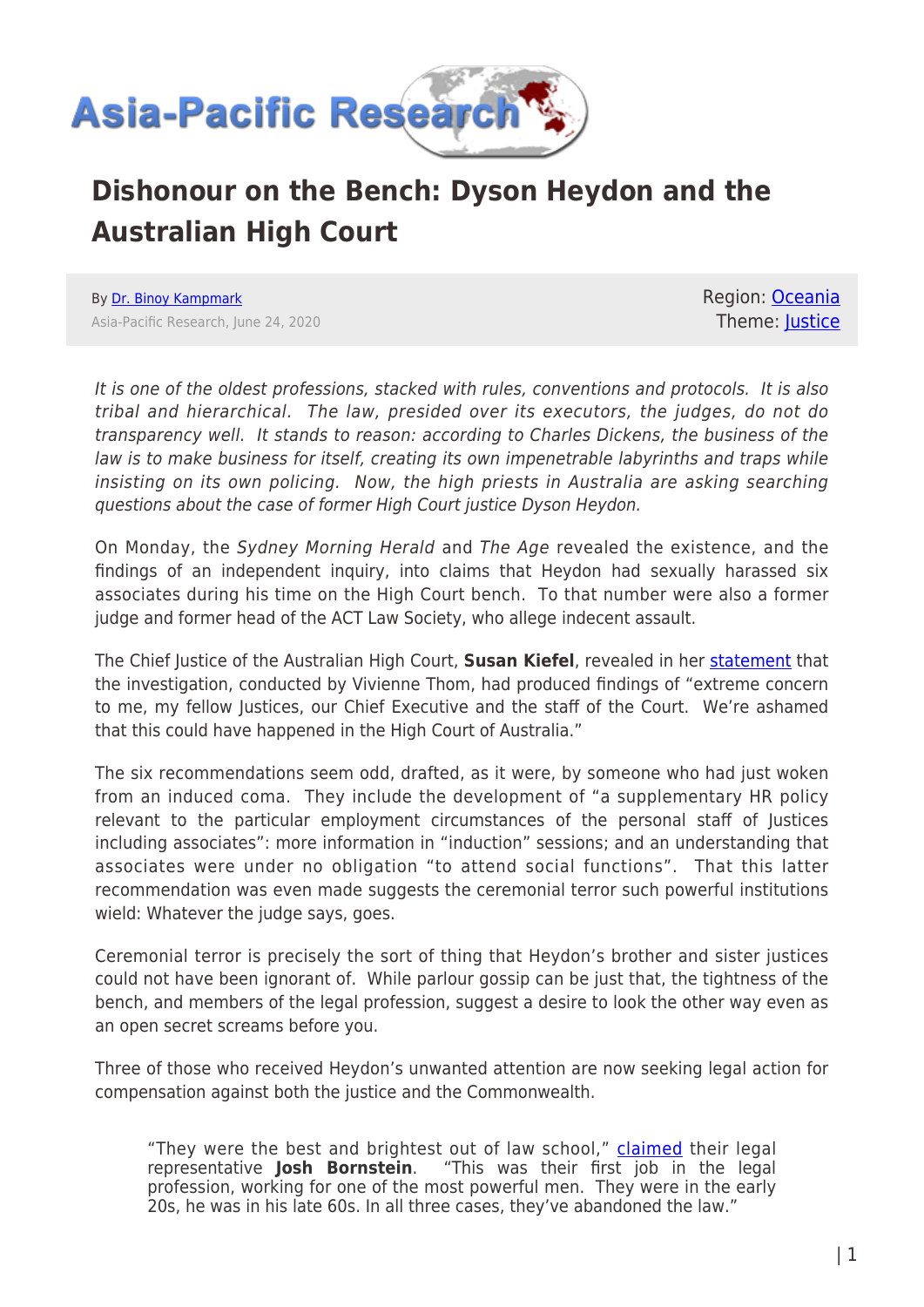Such behaviour is also said to have taken place in Britain, where the justice proceeded to teach after mandatory retirement at the age of 70 in 2013. His appointment as Visiting Professor to the Law Faculty at the University of Oxford was greeted with some fanfare – at least initially. Law Faculty Dean **Timothy Endicott** [was ecstatic.](https://www.smh.com.au/politics/federal/dirty-dyson-former-judge-heydon-s-nickname-at-oxford-amid-fresh-harassment-claims-20200623-p555df.html)

"We would wish to be very careful to keep an appropriately high standard of distinction for Visiting Professors; in our view, Justice Heydon is most clearly a lawyer of the highest academic distinction."

Endicott swooned over Heydon's command of the "law of trusts", and the fact that he was "a leading figure in the law of evidence".

In undertaking his tasks of delivering lectures between 2014 to 2016, word got around; the Australians were talking about the judge's reputation, and it certainly was not about either the law of evidence or trusts. According [to a former student,](https://www.smh.com.au/politics/federal/dirty-dyson-former-judge-heydon-s-nickname-at-oxford-amid-fresh-harassment-claims-20200623-p555df.html)

"My first introduction to him was that the Australian law students at Oxford called him 'Dirty Dyson', that seemed to be a moniker he had widely."

A postgraduate student also complained to the university after being supposedly harassed in the Bodleian Library. Dirty Dyson's stint also extended to invitations to awkward lunches.

Heydon, for his part, rejects "any allegation of predatory behaviour or breaches of the law" and that any conduct that "caused offence" was "inadvertent and unintended". His [statement](https://www.abc.net.au/news/2020-06-23/dyson-heydon-sexual-harassment-complainants-seek-compensation/12383978) conveyed through his lawyers sought to take any legal sting out of the findings of the investigation, "an internal administrative inquiry" that "was conducted by a public servant and not by a lawyer, judge or a tribunal member. It was conducted without having statutory powers of investigation and of administering affirmations or oaths."

The Australian Labor Party smell blood, and few could blame them. Former opposition leader **Bill Shorten** is [demanding](https://www.sbs.com.au/news/calls-to-revoke-dyson-heydon-s-australian-honours-over-sexual-harassment-finding) the return of the fee he received while chairing the royal commission into trade unions, and stripping his Order of Australia. "This is a time to strip him of all his recognition and get him sorted." Memories of being closely examined by Heydon in 2014, with the justice calling Shorten an evasive witness, remain vivid.

The fact that Heydon also accepted an invitation to deliver the annual Sir Garfield Barwick address at a Liberal Party event even as he performed his duties for the royal commission, did not help. Exposing the invitation led to Heydon's withdrawal of acceptance; subsequent calls that he step down from his role led to a less than searching investigation conducted by, of all people, Heydon himself. In [his words,](https://www.theguardian.com/australia-news/2015/aug/17/dyson-heydon-actu-mulls-deadline-to-demand-trade-union-commissioner-stand-down) he had "overlooked the connection between the person and persons organising the address and the Liberal party which had been set out in [an] April 2014 email."

Those in the legal profession have been rushing to the platforms in the wake of the revelations. As a judge's associate, Brooke Greenwood [remembers](https://twitter.com/brooke_greenwd/status/1275277036458672129) "being warned of [Heydon's] behaviour when retired justices returned for events – warnings passed on by successive cohorts of female associates trying to protect themselves and each other." She [also](https://twitter.com/brooke_greenwd/status/1275277037758898177) "experienced sexual harassment" prior to starting at the court. "I complained. It was one of the hardest things I've ever done. I was terrified I would lose the job I loved and had